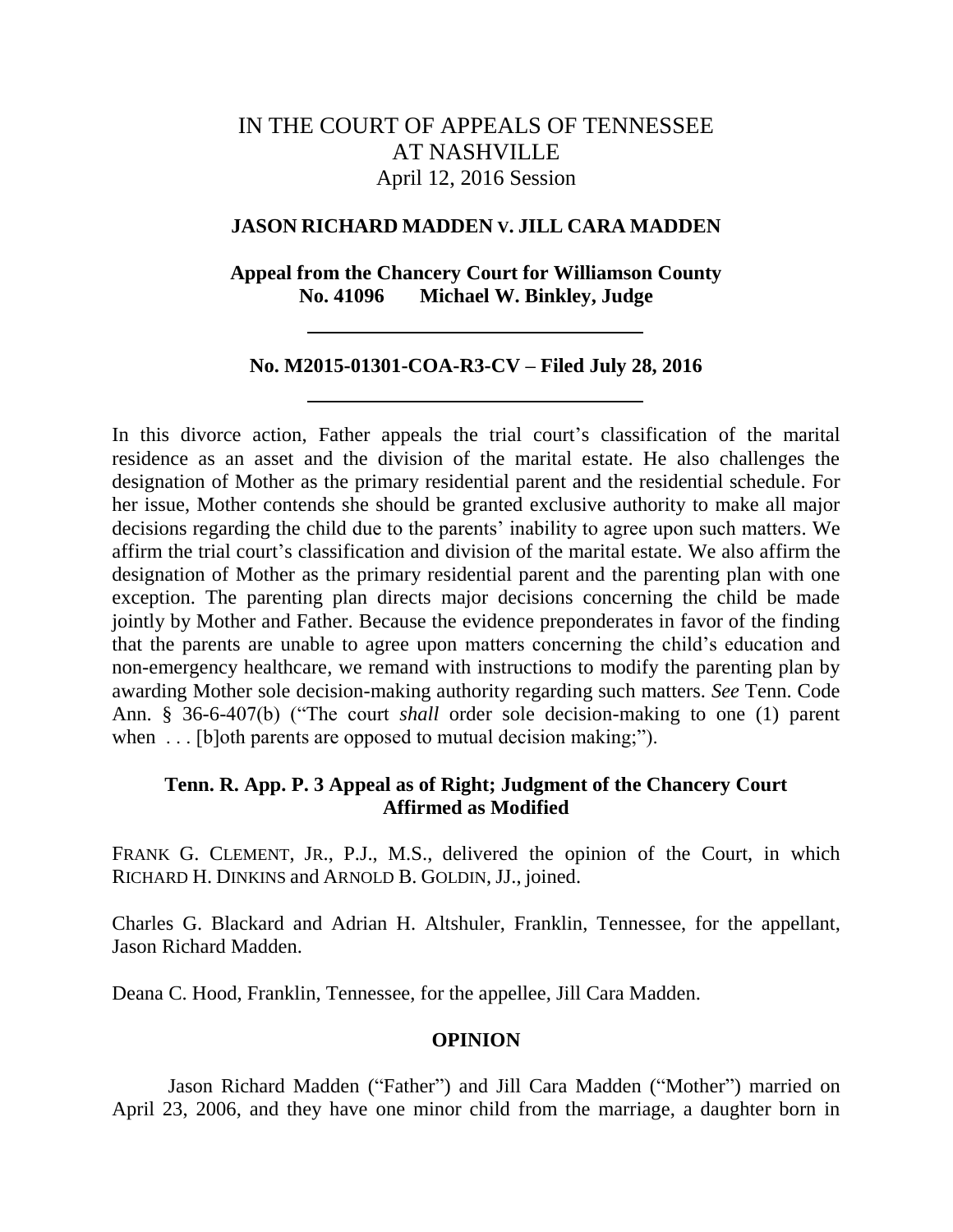December of 2007. The parties separated in May 2012, and on June 20, 2012, Father filed a complaint for divorce citing the grounds of irreconcilable differences. Mother filed an answer admitting to irreconcilable differences and asserted the statutory defense of justifiable cause, *see* Tenn. Code Ann. § 36-4-120, and requested that the parties be declared divorced pursuant to Tenn. Code Ann. § 36-4-129.

The case was tried on September 4 and 5, 2014. The testimony presented during the two-day trial primarily focused on establishing a permanent parenting plan and the classification and division of the marital estate, specifically the marital residence. Mother and Father sought to be named primary residential parent of their child. Mother proposed a parenting plan that granted her 240 days and Father 125 days of parenting time. Father proposed a parenting plan that granted him 285 days and Mother 80 days.

Mother testified that she should be the primary residential parent because she has been the child's primary caregiver since her birth. Mother testified that she cared for all of the child's basic needs including bathing and feeding, and that she scheduled the child's medical appointments and play dates with other children. Father agreed that Mother had been the child's primary caregiver during the marriage; however, Father testified that he should be the primary residential parent because Mother made "totally unfounded" accusations that Father sexually molested the child. Mother insisted that her accusations of abuse were made in good faith and testified at length as to incidents that occurred during the parties' marriage that gave her concerns that Father was sexually abusing the child.<sup>1</sup> She testified that she reported the abuse after the child made statements that Father had touched her. Mother's report was investigated by the Department of Children's Services, which determined the allegations to be unfounded.

As to the marital estate, the parties reached an agreement prior to trial as to the division of the marital property with the exception of the marital residence, Father's pension, and the expenses of expert psychologist James Walker, PhD.<sup>2</sup> The testimony at trial, however, principally focused on whether the marital residence was unencumbered.

Mother and Father purchased the marital residence in 2009, paying cash for the full purchase price of \$290,000. It is undisputed that \$240,000 of the cash payment was transferred to Mother and Father from Richard Madden ("Rick Madden"), the father of Father, to assist them in their purchase of the marital home. However, Mother and Father dispute whether the \$240,000 was a mortgage, loan, or gift.

 $\overline{a}$ 

<sup>&</sup>lt;sup>1</sup> Having reviewed the record, including the trial court's findings as to this issue which we address later, we do not believe it necessary to repeat the details of the alleged abuse in this opinion.

 $2^2$  Following the initiation of the divorce action, Dr. James Walker was appointed for the purpose of evaluating the parties psychologically. The issue of delegation of payment for fees and expenses of Dr. Walker was reserved for the divorce hearing.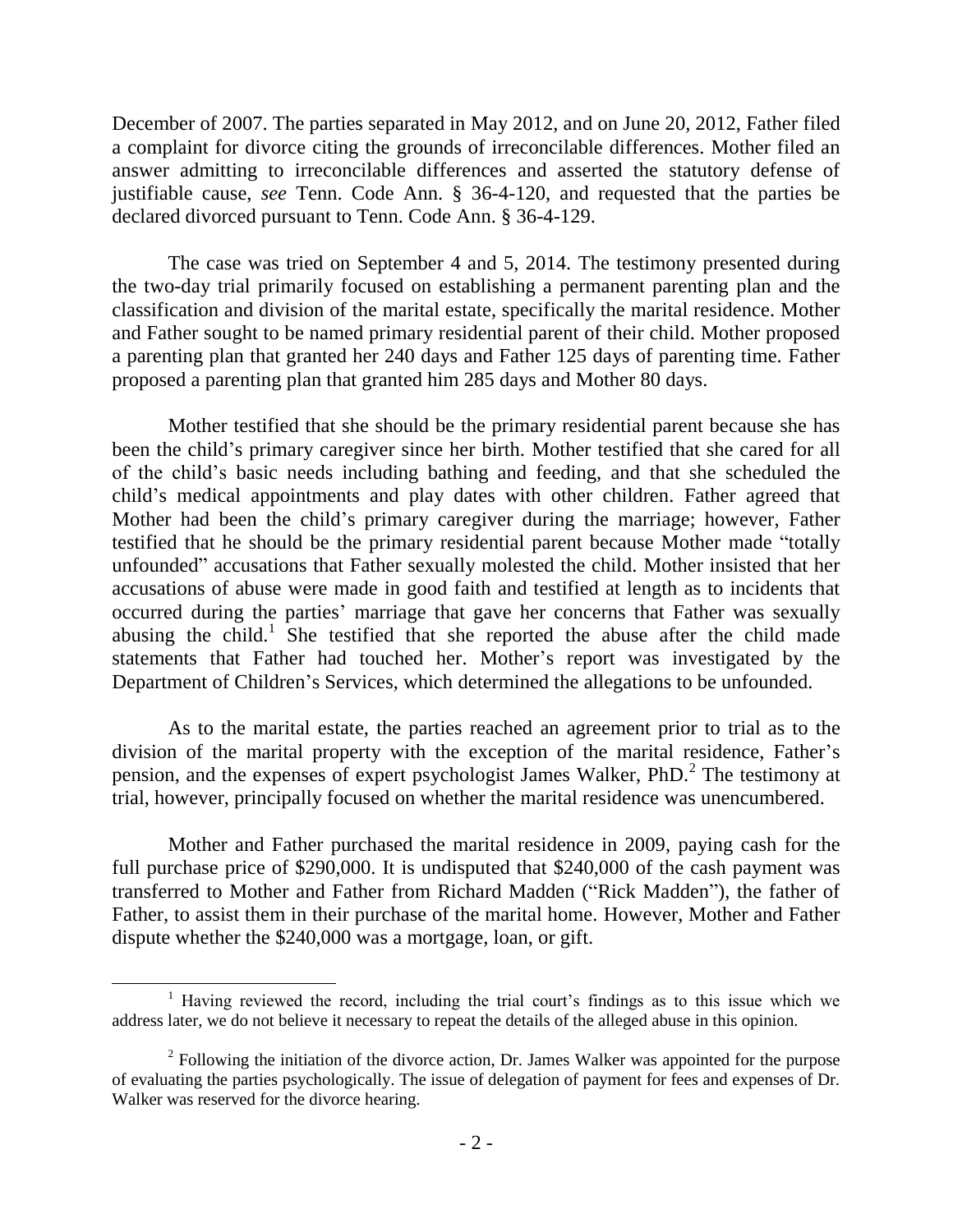Mother consistently testified that she did not consider the \$240,000 a loan to be repaid. She testified that she did not execute any written agreement stating that she must repay the \$240,000 and that Rick Madden never told her that he expected her to repay the money. According to Mother, the \$240,000 was a gift to the parties from Rick Madden to assist them in their purchase of the marital residence. Mother also testified that Father explained to her that the money was an "early inheritance" from his father but that he wanted to make monthly interest payments to his father to help Mother and Father appreciate the value of the money they were given.<sup>3</sup> She further testified that it was her understanding that the parties were to make the monthly interest payments until Father's parents passed away, after which there would be no need to continue paying. In support of her position that the marital residence was unencumbered marital property, Mother offered the Warranty Deed to the property evidencing title in the names of Father and Mother and testified that there was no deed of trust or encumbrance on the property.

Father sought to have the intra-family transaction classified as an enforceable mortgage and asserted that it should be repaid from the proceeds from the sale of the marital residence. In support of this position, Father testified that the parties made monthly interest payments to his father. He also presented the parties' joint tax returns wherein Mother and Father took a mortgage interest deduction and the corresponding joint tax returns of Rick Madden and his wife wherein they reported mortgage interest payments.

Rick Madden, who is a certified public accountant and has an extensive work history in the banking industry, testified that the transaction was a loan. He testified that he was able to loan Mother and Father the money by taking out a \$240,000 advance on his home equity loan and that he holds a "private mortgage" on the marital residence.<sup>4</sup> He stated that he spoke with his son regarding the terms of the loan; however, Rick Madden did not recall a conversation with Mother regarding whether the money was a loan and whether or not he expected repayment. Rick Madden further testified that he did not require the parties to sign a promissory note or execute a deed of trust and that there is no amortization schedule.

The parties stipulated to the grounds for divorce and in its Final Decree of Divorce entered on November 21, 2014, the trial court declared the parties divorced pursuant to

 $\overline{\phantom{a}}$ 

<sup>&</sup>lt;sup>3</sup> The parties' practice of paying monthly interest payments to Rick Madden was not uncommon. Prior to purchasing the marital residence, the parties lived in a townhome owed by Rick Madden. Mother testified that Rick Madden was aware that the parties wanted to purchase a home in the future and wanted to help prepare them for the costs incurred from owning a home. As a result, Father and Mother paid the real estate taxes and mortgage interest on that property.

<sup>&</sup>lt;sup>4</sup> Immediately following Rick Madden's testimony, the trial court said to him, "So this is a private mortgage essentially," to which he responded affirmatively.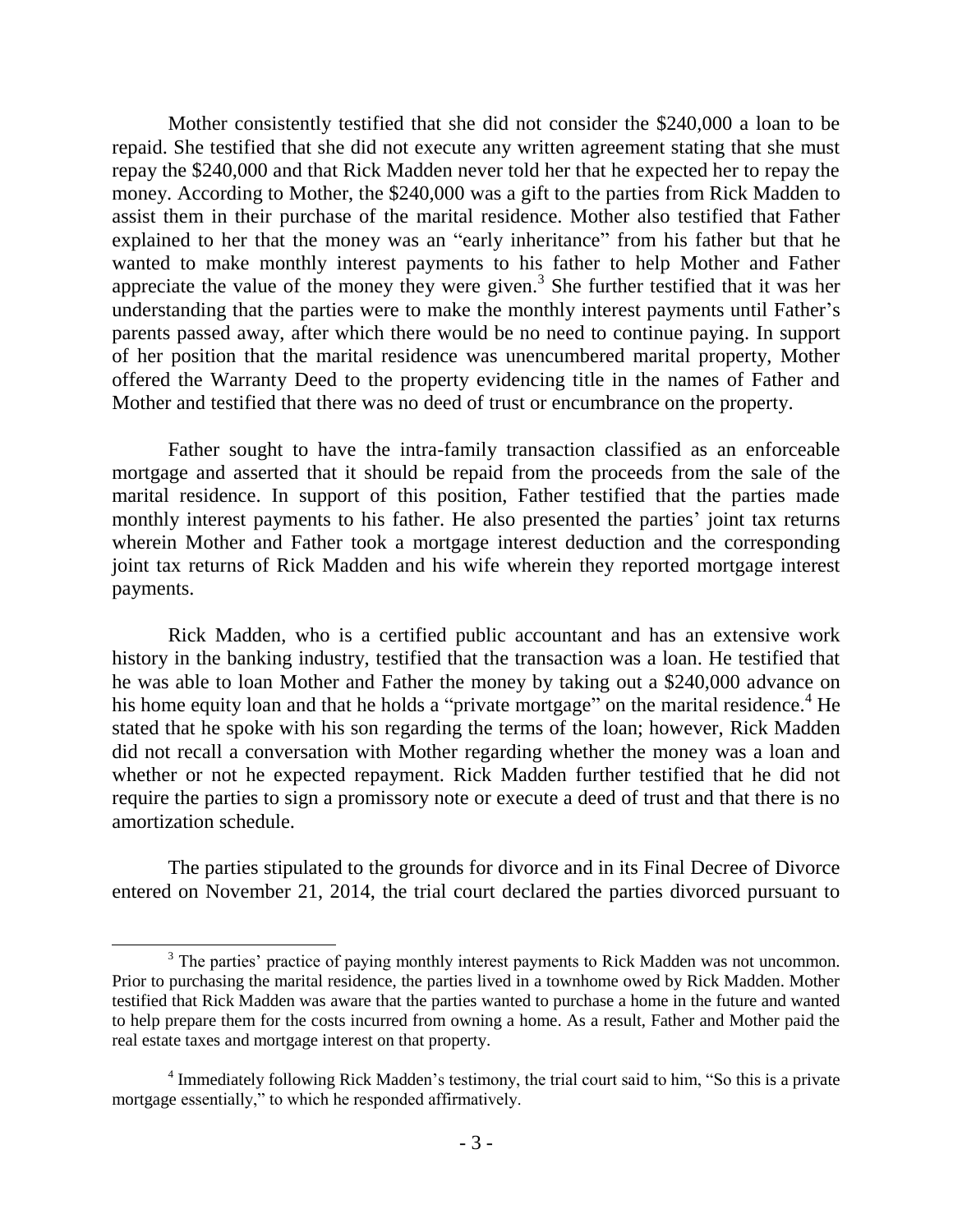Tenn. Code Ann. § 36-4-129. Concerning the issue of whether Father sexually abused the child and whether Mother made false accusations, the court concluded:

I don't know what happened. But the proof appears to me by a preponderance of the evidence that there was no child sexual abuse. I just can't say – be comfortable saying there was. One the other hand to reiterate, I understand how [Mother] feels. I understand her subjective thoughts about what she believes happened and I respect that.

With regard to the parenting plan, the court found that, although the majority of the factors under Tenn. Code Ann. § 36-6-106 favored both parties equally, an equal division of parenting time was not in the child's best interest. The trial court found that the child needed stability and continuity and, because Mother had been the primary caretaker, this factor weighed in favor of Mother. The trial court designated Mother primary residential parent and awarded her 232 days and Father 133 days of parenting time. With respect to major decisions concerning the child, the trial court ordered the parents to make such decisions jointly, stating: "I think both parents should be involved in discussing with each other educational decisions, non-emergency health care, religious upbringing and extracurricular activities. I have faith in both of you that you can do that from this point forward. Bottom line is you will have to or some other judge will arrange this if you can't do it yourselves."

Turning to the division of the marital estate, the trial court assessed the expenses of psychologist Dr. Walker equally to the parties and awarded Father his accumulated pension as his sole and separate property. The court found the marital residence to be unencumbered marital property and ordered the sale of the residence with the proceeds to be divided equally between the parties. In reaching its decision, the trial court made thorough findings of fact and conclusions of law and provided alternative rulings. The order reads in pertinent part:

[With] regard to the mortgage issue . . . [Father] is not the person to assert his parents' (specifically Mr. Rick Madden) interest in the parties' marital residence. The Court specifically finds that [it] does not have jurisdiction to adjudicate Mr. Rick Madden's interests and rights (i.e. financial interest in the parties' marital residence) as Mr. Rick Madden is not a party to these proceedings.

Secondly, the Court finds that the interest in the marital residence is a pure legal issue; and incident thereto is the fact that the marital residence is marital property to be equitably divided and ownership thereof is evidenced by a Warranty Deed. The Warranty Deed is clearly titled exclusively in the names of Jason Madden ["Husband"] and Jill Madden ["Wife"], the parties. It is the Wife's contention that the \$240,000.00 to acquire the marital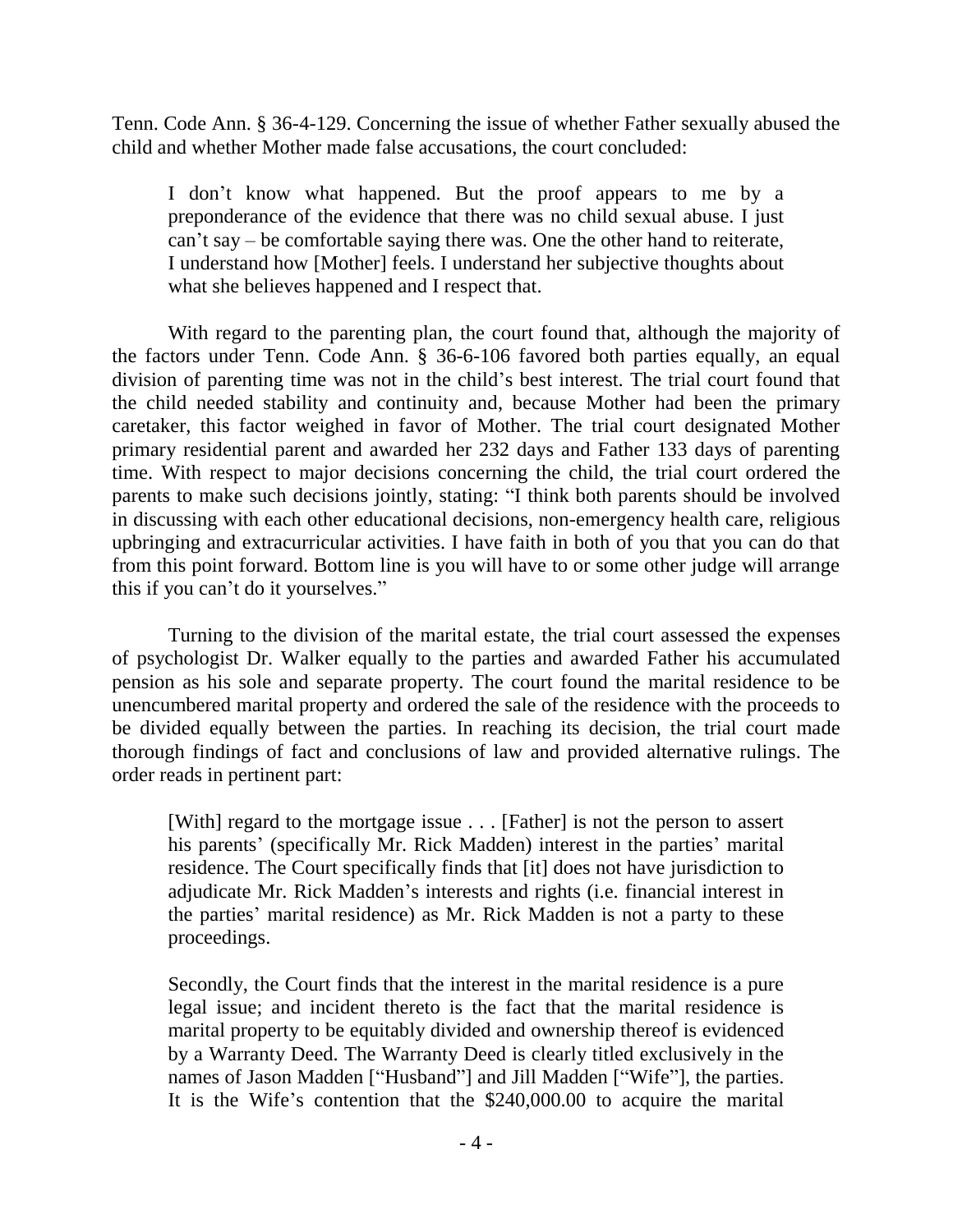residence was a gift (also referred to as an early inheritance) from Husband's parents (specifically Rick Madden). It is Husband's position that the funds received [from] Rick Madden to acquire/purchase the marital residence were a loan; and such is evidenced by the interest payments from the parties to Husband's parent (i.e. Rick Madden). These interest payments are only memorialized by entries upon the parties' joint tax returns and the joint tax return of Rick Madden with his wife. . . . [T]he Court finds interesting that no actual mortgage and/or loan was placed and/or recorded against the marital residence. The Court acknowledges that the parties filed taxes claiming a mortgage interest deduction and Husband's parents filed tax returns claiming mortgage interest income. Also, particularly noted by the Court is that Mr. Rick Madden was particularly financially sophisticated (i.e. achieving the status as a [CPA] and having worked in the banking industry). What troubles the Court is that there is no specific requirement to repay principal, no promissory note, no requirement to execute a Deed of Trust, and no fixed time to pay as the parties were to apparently pay in perpetuity.

Thirdly, given all these factors, the Court then looked to the application of the Statute of Frauds pursuant to [Tenn. Code Ann. §] 29-2-101 and thusly, finds the Statute of Frauds to be applicable to this transaction. The Court references the case of *Mifsud vs. Dominion Bank* [*of Middle Tn.*, No. 01A01-9305-CH-00233, 1993 WL 477012 (Tenn. Ct. App. Nov. 17, 1993)]; as much as that case can be applied, and the Court certainly does not find that case directly on point but helpful. The Court of Appeals interprets case law to support a premise that related documents to a sale of real estate fall under the Statute of Frauds and must be in writing. Following the logic in *Mifsud*, Husband's promise to repay his parents is a promise to make another-that is his mother or father, the owner of a lien or charge upon the land, i.e. a mortgage that was not filed. Thusly, as the result of actions of the parties and Mr. Rick Madden, it is the finding of the Court that if such actions were intended to create a mortgage, then the transaction would squarely fall subject within the Statute of Frauds, and even though there may be evidence of interest payments as recorded upon individual tax returns, such does not suffice to establish a written instrument constituting a mortgage or loan and fails to be enforceable by this Court.

[A]s an alternative finding, the Court considered whether the application of contract law and substantial performance supports Husband's position of establishing a loan. The Court looks to the applicability of *Farley v. Ellis*, [No. W2000-00354-COA-R3-CV, 2000 WL 1876431 (Tenn. Ct. App. Dec. 27, 2000)] . . . wherein the Courts have continuously denied enforcement of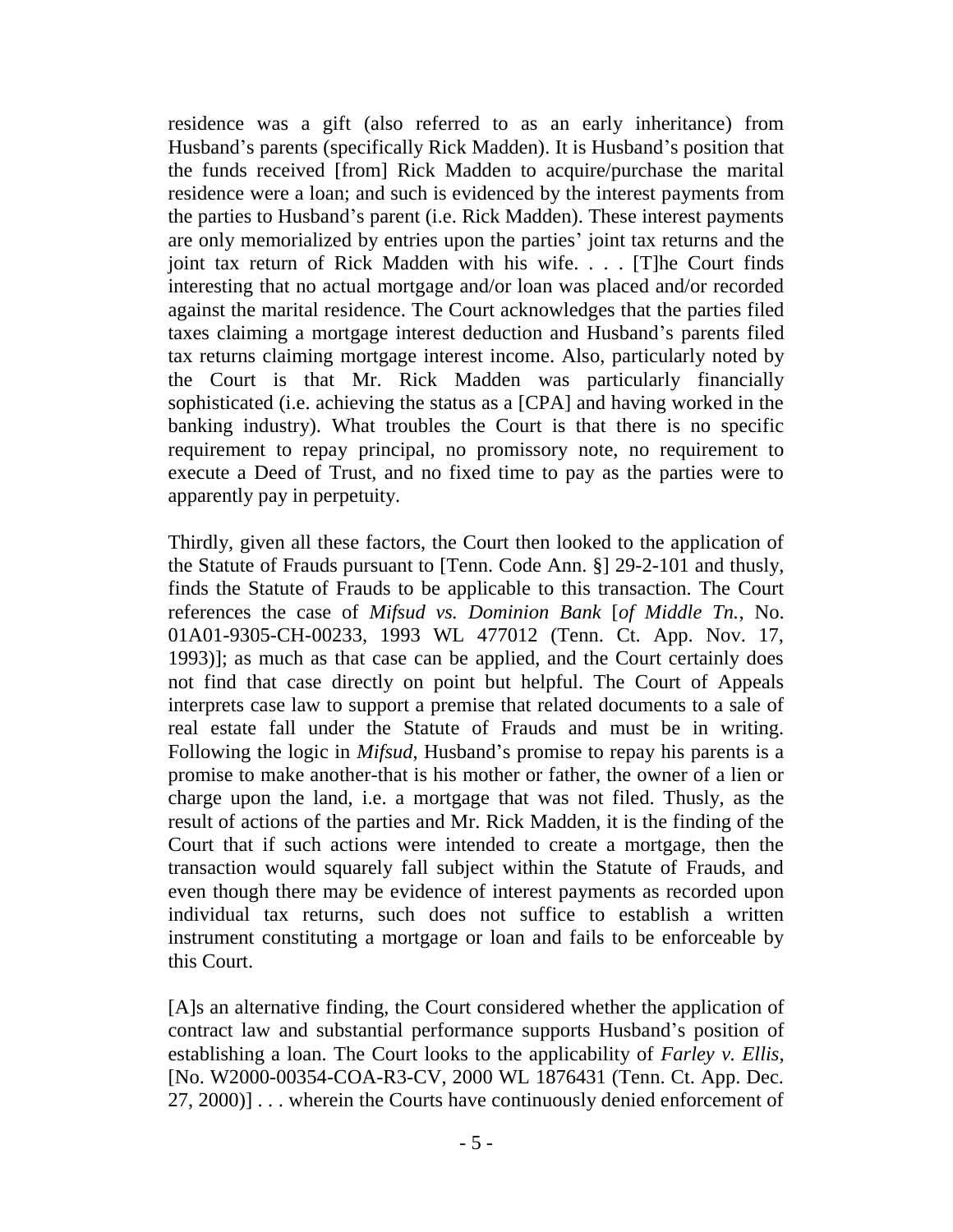oral contracts of the sale of land wherein part performance of an oral contract for sale of land will not take the agreement out of the Statute of Frauds. Further, Tennessee courts have held that partial performance is applicable only in cases of personality, not realty. The facts of this case do not take the agreement out of the Statute of Frauds, despite evidence of tax returns.

Fourthly, as an alternative finding is the applicability of equitable estoppel whether such was asserted or not, the Court finds that Husband clearly fails to meet his burden of proof by clear and convincing evidence, and therefore, the application of equitable estoppel is precluded.

Fifthly, as an alternative finding, the Court considers application of an implied contract to establish the mortgage transaction. The Court finds the facts do not support a consumer loan and as such a mortgage is not to be implied in fact nor implied in law.

Sixthly, the Court considered whether the mortgage transaction could be established by unjust enrichment, quasi contract, and/or quantum meruit. The facts of this case do not support such a remedy, and further, because proof to establish such must be clear and convincing which this Court finds to be absent; such application cannot be made.

This appeal followed. Although stated differently, Father contends the trial court erred by designating Mother as the primary residential parent. Specifically, he asserts that the record "clearly shows Mother made false allegations of sexual abuse," and "otherwise, the parties were both equally capable of parenting the parties' minor child ...." As to the intra-family transaction, Father contends that the evidence supports a finding that this transaction was a loan and therefore the marital residence should be classified as a martial debt rather than an asset. Alternatively, he argues that if the \$240,000 is determined to be a gift, then the gift should be classified as his separate property because it was a gift to him from Rick Madden, and not a gift to Mother. Father also challenges the trial court's division of the marital estate.

For her part, Mother contends the trial court erred by ordering the parties to make all major decisions regarding the child jointly. Mother asserts that she should be the sole decision maker regarding all major issues pursuant to Tenn. Code Ann. § 36-6-407(b), which provides that the court "shall order sole decision-making" to one parent when "[b]oth parents are opposed to mutual decision making" or when one parent is "opposed to mutual decision making, and such opposition is reasonable in light of the parties' inability to satisfy the criteria for mutual decision-making authority." Mother also seeks to recover her attorney's fees on appeal.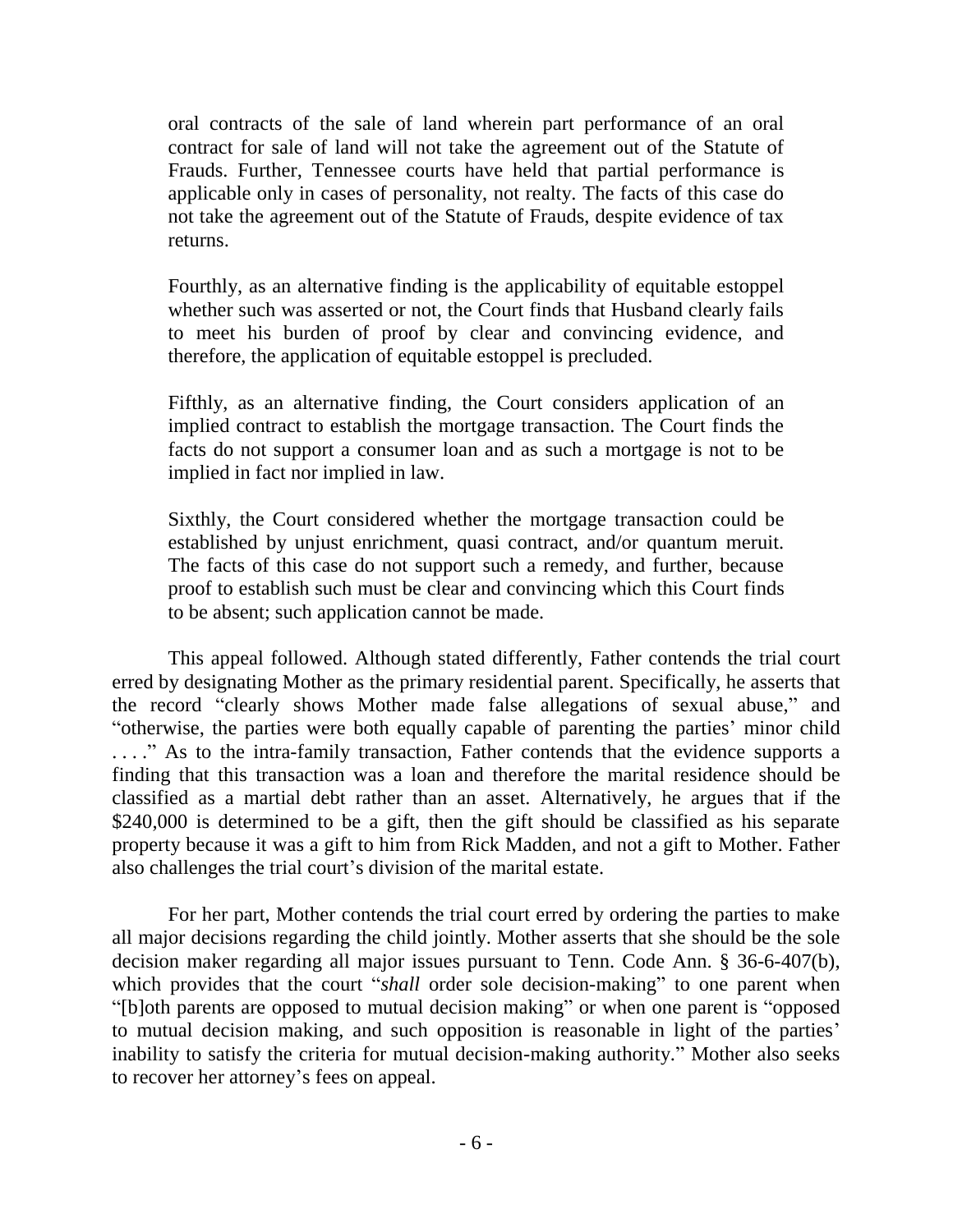#### **ANALYSIS**

# I. PARENTING PLAN

Father contends the trial court erred by designating Mother as the primary residential parent. He also contends the trial court erred by failing to award equal parenting time to each parent. For her part, Mother contends the trial court erred by not granting her exclusive authority to make all major decisions regarding the child.

This court reviews decisions in divorce cases de novo with a presumption that the trial court's findings of fact are correct unless the evidence preponderates otherwise. *Kendrick v. Shoemake*, 90 S.W.3d 566, 570 (Tenn. 2002); *Nichols v. Nichols*, 792 S.W.2d 713, 716 (Tenn. 1990). Moreover, appellate courts are reluctant to second-guess a trial court's determination regarding parenting schedules. *See Adelsperger v. Adelsperger*, 970 S .W.2d 482, 485 (Tenn. Ct. App. 1997). "Trial courts have broad discretion in devising permanent parenting plans and designating the primary residential parent. In reaching such decisions the courts should consider the unique circumstances of each case." *Burton v. Burton*, No. E2007-02904-COA-R3-CV, 2009 WL 302301, at \*2 (Tenn. Ct. App. Feb. 9, 2009) (citing *Parker v. Parker*, 986 S.W.2d 557, 563 (Tenn. 1999); *see also Nelson v. Nelson*, 66 S.W.3d 896, 901 (Tenn. Ct. App. 2001).

Trial courts have broad discretion to fashion parenting plans that best suit the unique circumstances of each case. *See Parker*, 986 S.W.2d at 563. Furthermore, it is not the role of the appellate courts to "tweak [parenting plans] ... in the hopes of achieving a more reasonable result than the trial court." *Eldridge v. Eldridge*, 42 S.W.3d 82, 88 (Tenn. 2001). Decisions regarding parenting schedules often hinge on subtle factors, such as the parents' demeanor and credibility during the proceedings. *Adelsperger*, 970 S.W.2d at 485. Thus, a trial court's decision regarding a permanent parenting plan will be set aside only when it "falls outside the spectrum of rulings that might reasonably result from an application of the correct legal standards to the evidence found in the record." *Eldridge*, 42 S.W.3d at 88.

#### A. Primary Residential Parent

Before addressing the substance of Father's argument, we must address his failure to comply with the rules governing appeals to this court.

Tennessee Rule of Appellate Procedure  $27(a)(7)$  states that the brief of the appellant shall contain an argument setting forth "the contentions of the appellant with respect to the issues presented . . . including the reasons why the contentions require appellate relief, *with citations to the authorities and appropriate references to the record* (which may be quoted verbatim) relied on . . . ." (Emphasis added). The Rules of the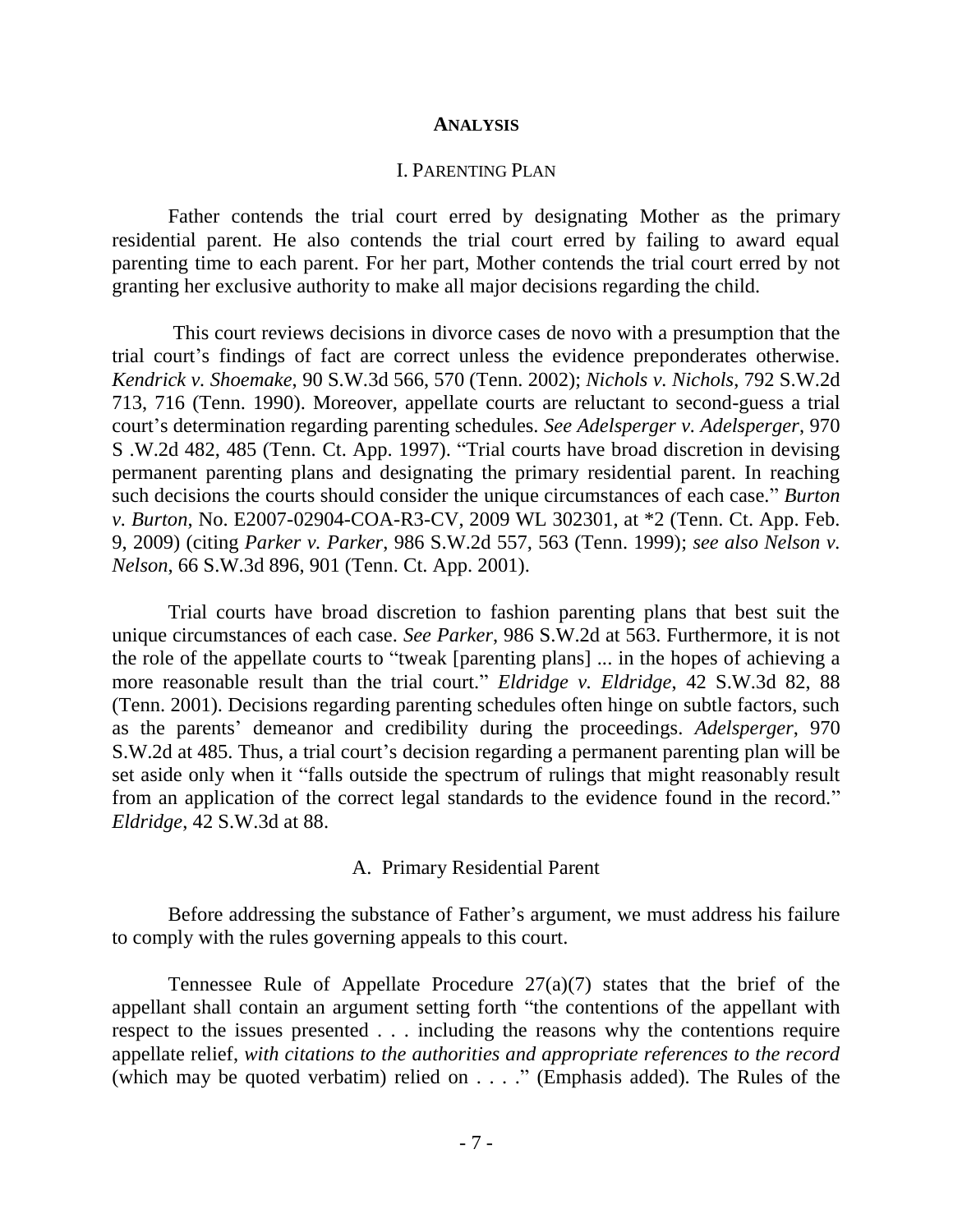Court of Appeals set forth the format and content of the written argument in regard to each issue on appeal. Rule 6(a) states that the argument for each issue shall contain:

1. A statement by the appellant of the alleged erroneous action of the trial court which raises the issue . . . with citation to the record where the erroneous or corrective action is recorded.

2. A statement showing how such alleged error was reasonably called to the attention of the trial judge with citation to that part of the record where appellant's challenge of the alleged error is recorded.

3. A statement reciting wherein appellant was prejudiced by such alleged error, with citations to the record showing where the resultant prejudice is recorded.

4. A statement of each determinative fact relied upon with citation to the record where evidence of each such fact may be found.

Tenn. Ct. App. R. 6(a). Rule 6(b) of the Rules of the Court of Appeals then provides that

No complaint for reliance upon action by the trial court will be considered on appeal unless the argument thereon contains a specific reference to the page or pages of the record where such action is recorded. No assertion of fact will be considered on appeal unless the argument upon such assertion contains a reference to the page or pages of the record where evidence of such fact is recorded.

The entirety of Father's argument that the trial court erred in awarding Mother primary residential parent reads as follows:

[T]he record clearly shows Mother made false allegations of sexual abuse of the parties' minor child by Father; and such should not result in the Trial Court awarding to Mother "Primary Residential Parent", especially when the parties are fully capable of shared/equal custody and parenting time and have proven their respective abilities to do so for an extended 2½ year period of time. Awarding primary custody to Mother is not in the best interest of the parties' minor child given the particular circumstances of this case. The Court should remand to set parenting time to be equal, and consistent with T.C.A. 36-6-106 "allowing maximum time to each party".

As the above clearly reveals, Father failed to cite any authority that supports his argument that the trial court erred in designating Mother as the primary residential parent; thus, he failed to comply with Tenn. R. App. P. 27(a)(7). Further, instead of including facts with citations to the record in support of his position, Father merely offers conclusions such as "the record clearly shows . . ." and "awarding primary custody to Mother is not in the best interests of the parties' minor child given the particular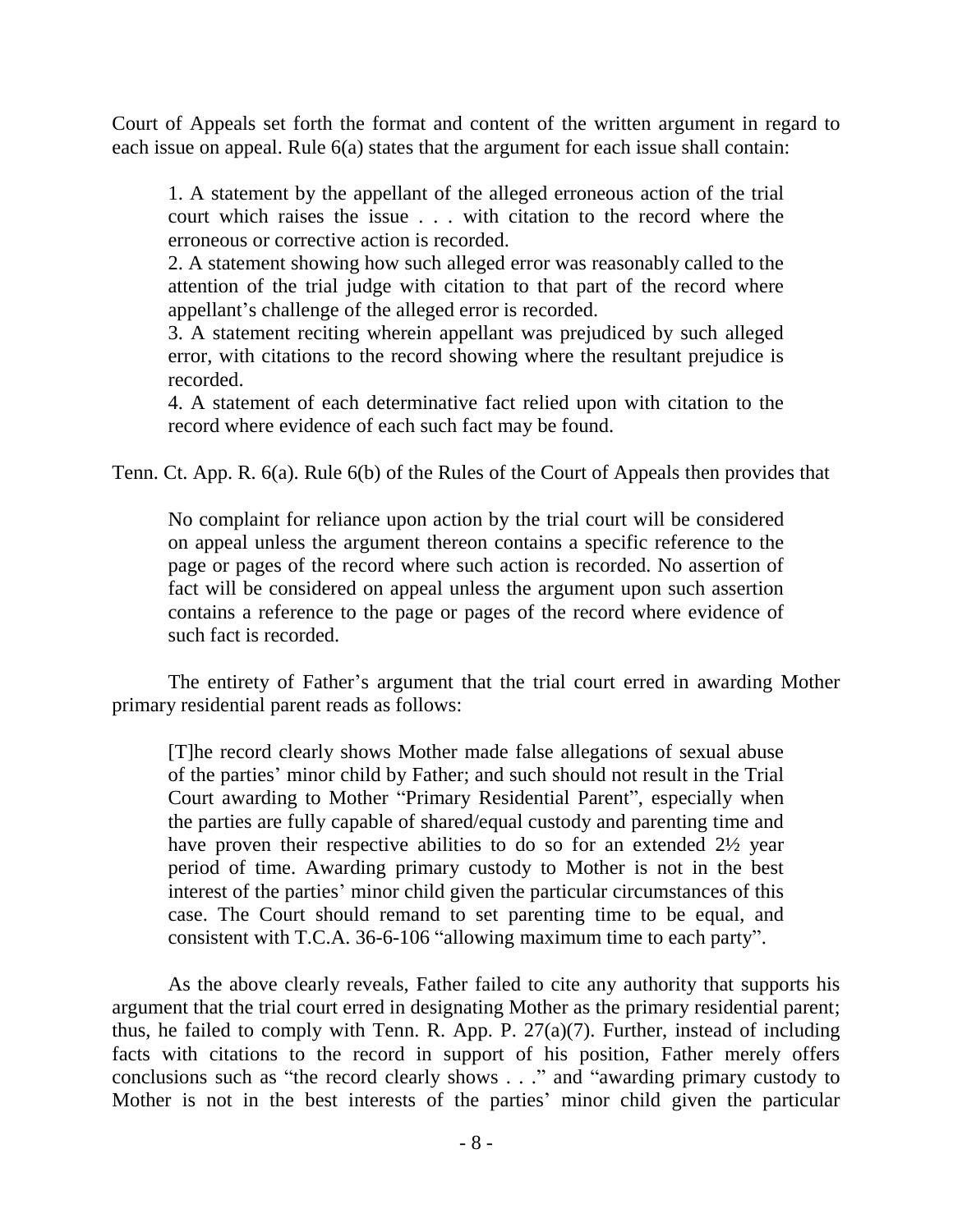circumstances of this case." Based on his failure to comply with these rules, Father has waived this issue on appeal.<sup>5</sup> However, even if Father had preserved this issue, we find no merit in the substance of his arguments.

In this case, the trial court first addressed the issue of whether Father sexually abused the child or whether Mother made false allegations. The trial court found that the evidence did not support a finding that Father sexually abused the child. However, the trial court also concluded that Mother's allegations were made in good faith, emphasizing: "On the other hand to reiterate, I understand how the mother feels. I understand her subjective thoughts about what she believes happened and I respect that."

In its detailed analysis, the trial court stated that it arrived at the permanent parenting plan based on an analysis of the relevant statutory factors set forth in Tenn. Code Ann. § 36-6-106, and we are able to correlate the trial court's findings with the associated factors. Although the trial court found that the majority of the factors favored both parties equally, the court found that an equal division of parenting time was not in the child's best interest. In conducting the best interest analysis, the trial court noted that stability and continuity in the child's life was "the most important thing." The evidence in the record preponderates in favor of the trial court's finding that stability and security is paramount to the child's best interest and Mother has offered that stability as the primary care giver, attending to her basic daily needs, healthcare, and education. Moreover, Father did not dispute that Mother was the primary caregiver.

A decision regarding a child's best interest should place the child in an environment that will best serve the child's physical and emotional needs. *Barnes v. Barnes*, No. W2002-00428-COA-R3-CV, 2002 WL 31387268, at \*3 (Tenn. Ct. App. Oct. 23, 2002) (citing *Parker v. Parker*, 986 S.W.2d 557, 562 (Tenn. 1999)). We are specifically instructed not to "tweak" a visitation order in the hope of achieving a more reasonable result than the trial court. *Eldridge v. Eldridge*, 42 S.W.3d 82, 88 (Tenn. 2001). We would be remiss not to state that Father appears well-intentioned and obviously loves the child, but the evidence does not preponderate against the trial court's finding that the factors in Tenn. Code Ann. § 36-6-106 weigh in Mother's favor.

Because the evidence does not preponderate against the trial court's findings, we affirm the designation of Mother as the primary residential parent.

 $\overline{\phantom{a}}$ 

<sup>&</sup>lt;sup>5</sup> "Courts have routinely held that the failure to make appropriate references to the record and to cite relevant authority in the argument section of the brief as required by Rule 27(a)(7) constitutes a waiver of the issue." *Bean v. Bean*, 40 S.W.3d 52, 55 (Tenn. Ct. App. 2000); *see also Newcomb v. Kohler Co.*, 222 S.W.3d 368, 401 (Tenn. Ct. App. 2006) (holding that the failure to cite to any legal authority or to fashion an argument constitutes waiver of an issue); *Messer Griesheim Indus., Inc. v. Cryotech of Kingsport, Inc.*, 131 S.W.3d 457, 474 (Tenn. Ct. App. 2003) ("Failure to cite authority for propositions in arguments submitted on appeal constitutes waiver of the issue.").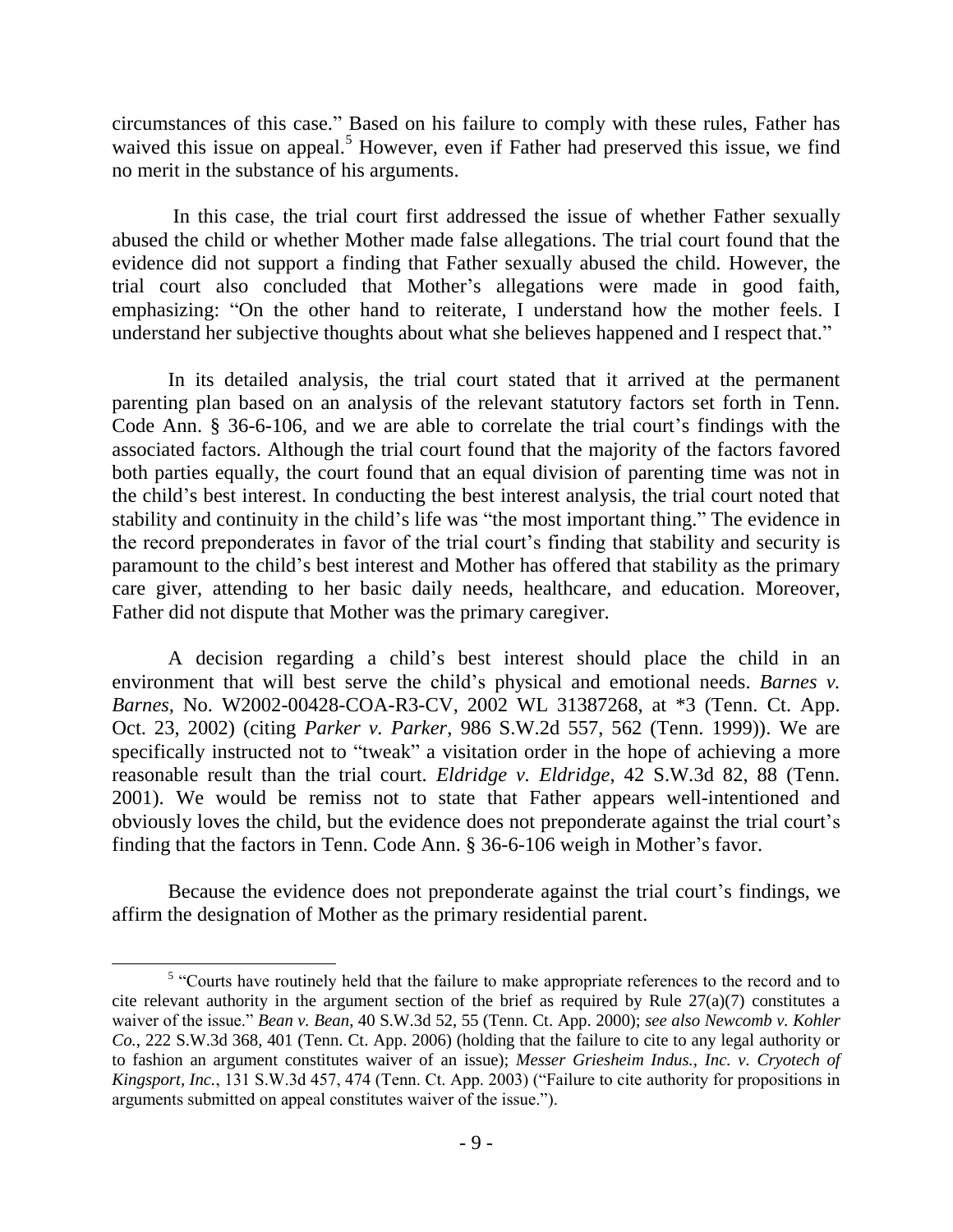### B. Joint or Sole Decision-Making

In the permanent parenting plan, the trial court directed Mother and Father to make decisions jointly insofar as they concern the child's education, non-emergency healthcare, religious upbringing, and extracurricular activities. Specifically, the trial court stated: "[B]oth parents should be involved . . . . I have faith in both of you that you can do that from this point forward. Bottom line is you will have to or some other judge will arrange this if you can't do it yourselves." Undoubtedly, the child's best interests will be served if the parents can harmoniously make joint decisions regarding their child. In this case, however, Mother and Father mutually opposed joint decision making regarding the child's education and non-emergency healthcare and there is ample evidence of the parties' difficulty communicating and reaching a consensus with regard to these decisions.<sup>6</sup>

Mother testified that Father frequently did not send the child to preschool and that he did not review the child's school documents. She further testified that they have a history of controversy and argument over the child's medical history, diagnosis, and prognosis. She stated that Father refuses to acknowledge that the child has asthma and a food allergy to cashews even though the child had been diagnosed with both.<sup>7</sup> Mother also testified as to an occasion when Father took the child to a walk-in clinic, without informing Mother of the visit or that the child was prescribed medication.

For his part, Father testified that the parties have had "a ton of parental issues" since Mother made allegations that Father sexually abused the child. He further testified that Mother does not provide him with information regarding the child including medical and school records. Father acknowledged the child's asthma diagnosis but testified that

5. Follow-up in clinic in 3 months.

 $\overline{\phantom{a}}$ 

<sup>&</sup>lt;sup>6</sup> Mother proposed joint decision making regarding the child's religious upbringing and extracurricular activities. Although Father opposed joint decision making as to these issues, Father did not appeal the trial court's allocation of decision-making authority.

 $<sup>7</sup>$  Mother presented the child's medical record dated July 19, 2011, showing a positive result for a</sup> food allergy to cashews and a diagnosis of "chronic cough, possible reactive airway component." The medical record further indicated the "Plan" for treatment as follows:

<sup>1.</sup> Strict avoidance of all tree nuts and peanuts given Positive SPT [skin prick test] to cashew. Given negative SPT, may reintroduce watermelon OK to nave peanut butter if desired.

<sup>2.</sup> EpiPen Jr. provided for PRN anaphylaxis use. EpiPen teaching provided.

<sup>3.</sup> Food allergy action plan completed and copy provided to family.

<sup>4.</sup> Rx Albuterol inhaler wits spacer teaching/asthma education for PRN.

Discussed that nighttime cough and exercise symptoms may be possible reactive

airway disease/asthma, especially given improvement with beta agonist. Will

re-assess cough at next visit and consider ICS at that time.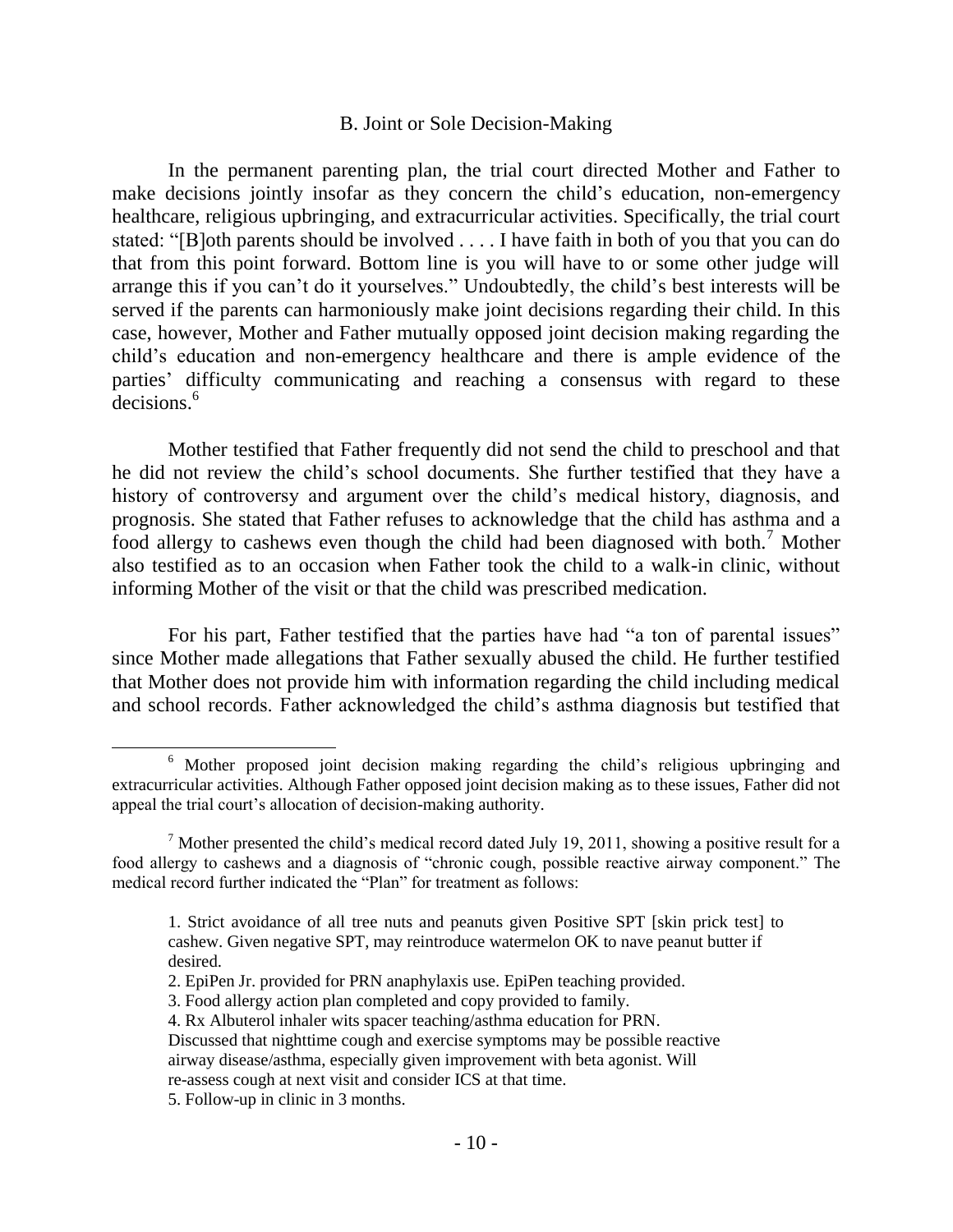he does not believe the child has asthma because he has never witnessed the child with asthma related symptoms.

"[W]here the parents are unable to agree on matters of great importance to the welfare of their minor children, the primary decision-making authority must be placed in one parent or the other." *Webb v. Webb*, No. M2012-02438-COA-R3CV, 2013 WL 6706855, at \*2 (Tenn. Ct. App. Dec. 17, 2013) (quoting *Coley v. Coley*, No. M2007- 00655-COA-R3-CV, 2008 WL 5206297, at \*7 (Tenn. Ct. App. Dec. 12, 2008)). Further, Tennessee Code Annotated § 36-6-407(b) states that the "court *shall order sole decisionmaking to one* (1) parent when it finds that: . . . Both parents are opposed to mutual decision making; or . . . One (1) parent is opposed to mutual decision making, and such opposition is reasonable in light of the parties' inability to satisfy the criteria for mutual decision-making authority."

In consideration of the entire record in this case, we conclude that joint decisionmaking on matters involving the child's non-emergency healthcare and education is not in the child's best interest. Further, Mother is the most suitable person to exercise this important function. Although Mother argues on appeal that she should also be awarded sole-decision making authority for the child's religious upbringing and extracurricular activities because Father opposed joint-decision making, Mother did not make this argument in the trial court. To the contrary, Mother testified that it was in the child's best interest that these decisions be made jointly.

For the foregoing reasons, we remand with instructions for the trial court to modify the permanent parenting plan to change the decision making authority from "joint" to "Mother" for the decisions pertaining to the child's education and nonemergency healthcare.

# II. THE \$240,000 QUESTION

Father contends that the trial court erred by finding the \$240,000 intra-family transaction to be unenforceable as a mortgage or loan and, thus, a gift. Although stated differently, he insists that the evidence supports a finding that the transaction was a loan and, as such, the martial residence should be classified as a marital debt.

"The determination of whether an intra-family transaction is a loan or a gift is a question of fact." *Hayes v. Hayes*, No. W2010-02015-COA-R3CV, 2012 WL 4936282, at \*7 (Tenn. Ct. App. Oct. 18, 2012) (citing *Woods v. Woods*, No. M2002-01736-COA-R3- CV, 2005 WL 1651787, at \*7 (Tenn. Ct. App. July 12, 2005)). In concluding that the intra-family transaction was unenforceable as a mortgage or loan, the trial court stated that it considered all information presented including the testimony of witnesses at the trial, and all exhibits including the Warranty Deed, the parties' joint tax returns, and the joint tax returns of Rick Madden and his wife. The trial court also set forth its specific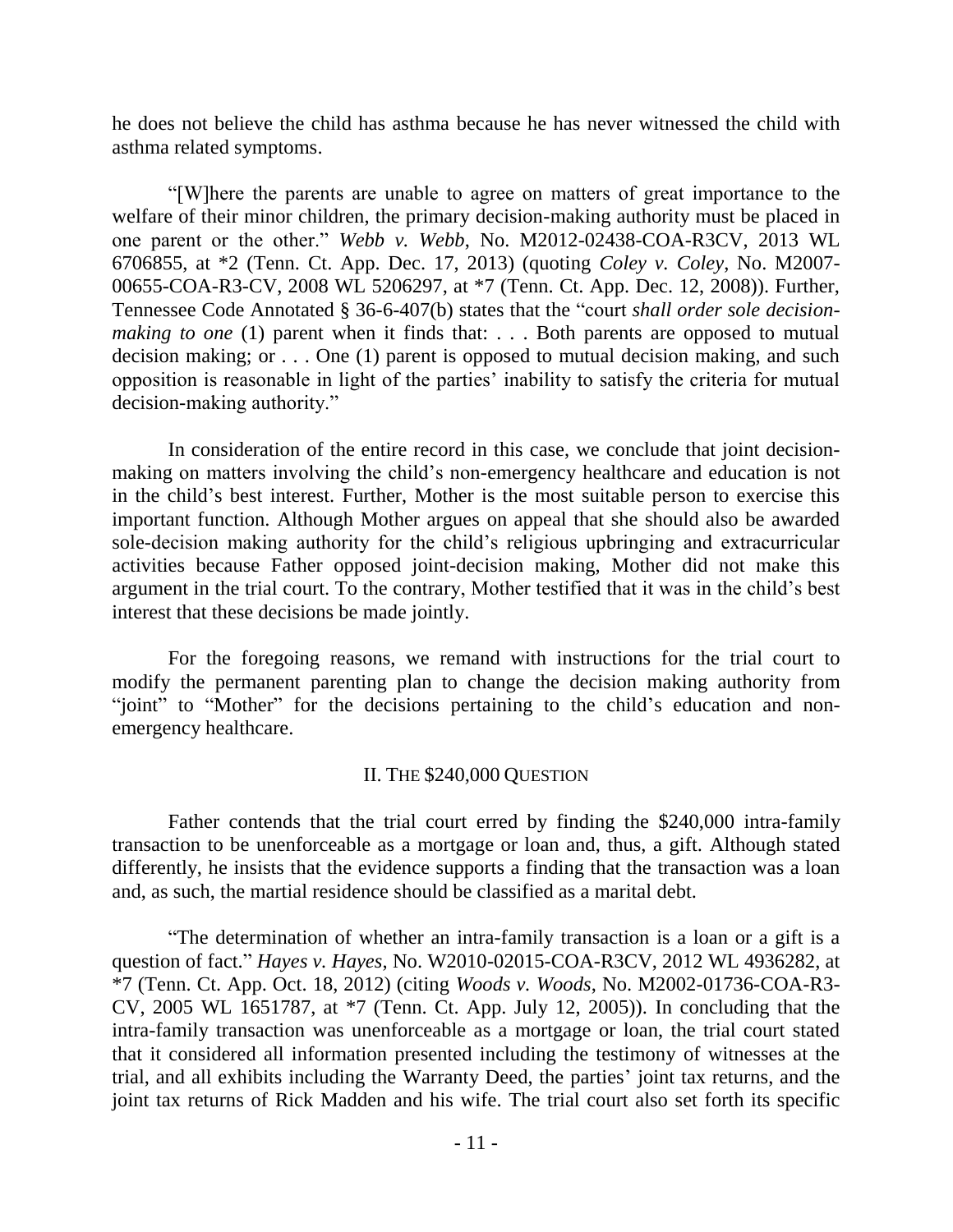findings of fact and conclusions of law on this issue. The ones that are relevant to this issue read as follows:

[Mother] offered the warranty deed and the property clearly is titled in [Father] and [Mother's] name. [Mother] says . . . the \$240,000 for the purchase price was given to her and [Father] from [Father's] parents. . . . She also testified that it was explained to her by [Father] that the money was essentially an early inheritance. And in order to have both of them understand and appreciate the value of money, and essentially what they were given, he wanted them to make interest payments back to the parents, wanted them to both make interest payments back to the parents.

[M]r. Rick Madden did not recall whether he had a conversation with [Mother] about whether the money was a loan and whether or not there was expected repayment of that loan. Mr. Rick Madden, as I understand it from his testimony, spoke with his son regarding the terms of the loan. Mr. Rick Madden claimed that it was a loan, and he holds a mortgage on that property as evidenced by his tax returns where he reported the mortgage interest and [Mother and Father] took a mortgage interest reduction on their tax returns.

Also, there was testimony from Mr. Rick Madden's other sons that he essentially provided them with the same financial benefit, which is very generous, no doubt about it. In addition to that they also testified about the same arrangement, that there was no actual mortgage placed against the home, but there was a deal where the interest deductions were taken on the individual tax returns just as the parties had done in the present divorce case.

All parties testified as I recall that it was their understanding they would continue to pay the interest in perpetuity or until the loan was repaid. . . . I asked that question because there was no amortization schedule. There was no Deed of Trust, and there was no lien filed.

I kept looking for incidences of the oral testimony that this was a mortgage. What are the actual incidences in the law that would support that oral statement that it was a mortgage. I kept asking, where is your amortization schedule? Where is your note? Where is the lien?

[I]t is interesting that what I got was the tax returns showing interest deduction, that is interesting. That is some evidence that the oral statement that was made that was in controversy had some teeth in it. Some evidence. The thing that I recall too is that Mr. Rick Madden testified regarding his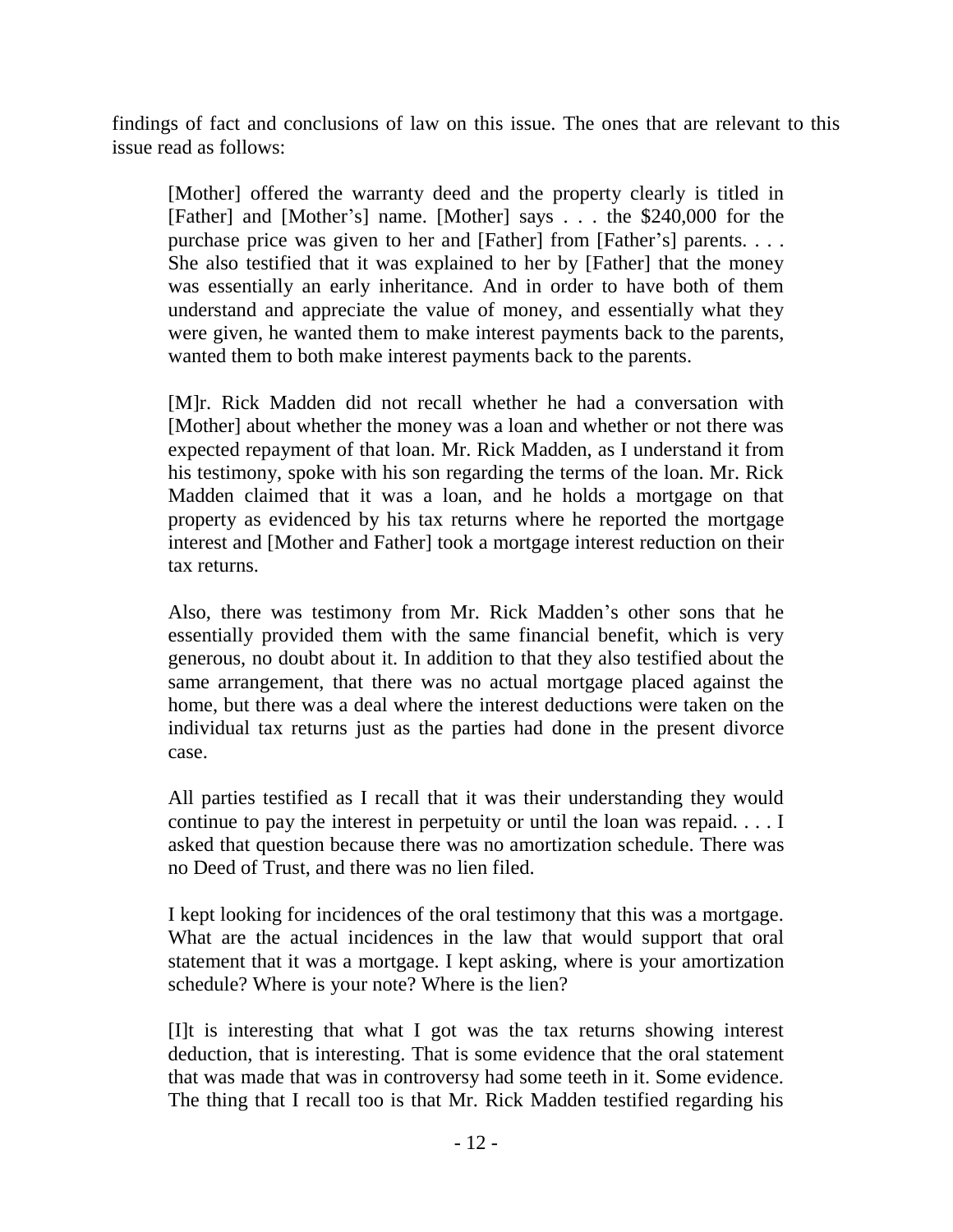extensive financial education and his work history in the banking industry. Very impressive. Not only had he been head of a bank and had a CPA degree, he also had extensive knowledge based on his past as he testified to not only basic finance but also advanced finance, he had a full understanding of it, there is no question about it.

And my question to myself, why in the world, if you intended this to be a mortgage, did you not place a mortgage on the home? Why did you not with your extensive knowledge and understanding, set it up just like any other business arrangement if that is what you meant, with an amortization schedule with the expectation that what you stated was in fact what you meant. Again, evidence, documentary evidence of what you said supporting exactly what you said. That was not done.

And then I had the testimony from [Father], who said, well, yes, we are supposed to pay that back. And [Mother], says no, this was supposed to be a gift. [T]hen Mr. Rick Madden says, you know, I wanted to give that to them because I done that for my sons, but I wanted them to understand financial responsibility, so I wanted them to pay back some of the money. I understand.

[A]ll parties testified there was no requirement for the payment of principal, and there was no time frame by which to make a payment towards the principal, i.e., amortization schedule. Again, Mr. Rick Madden testified regarding his extensive financial education and his work experience. It is undisputed that [Mr.] Rick Madden did not require [Mother] or [Father] to sign a promissory note. There is no evidence of that. It is also undisputed that Mr. Rick Madden did not require [Mother] or [Father] to execute a Deed of Trust. . . . In addition to that, there was no fixed time period at all for the loan to repay, it was just in perpetuity.

In this case, Mother and Father gave differing accounts of whether the transaction was intended to be a loan or a gift, yet the documentary evidence and lack of promissory note fully support Mother's testimony. Moreover, although Father insists that there was sufficient proof before the court to support a finding that the transaction was a loan, Father failed to provide any citations to the record as to where this "proof" exists. In support of his position, Father merely states that the "testimony alone is proof of this fact." He does not dispute the fact that there is no promissory note or deed of trust evidencing the loan. Instead, he insists that the interest payments memorialized by entries on the parties' joint tax returns and the joint tax return of Rick Madden and his wife is "corroborating evidence" to support the conclusion that the transaction was a loan.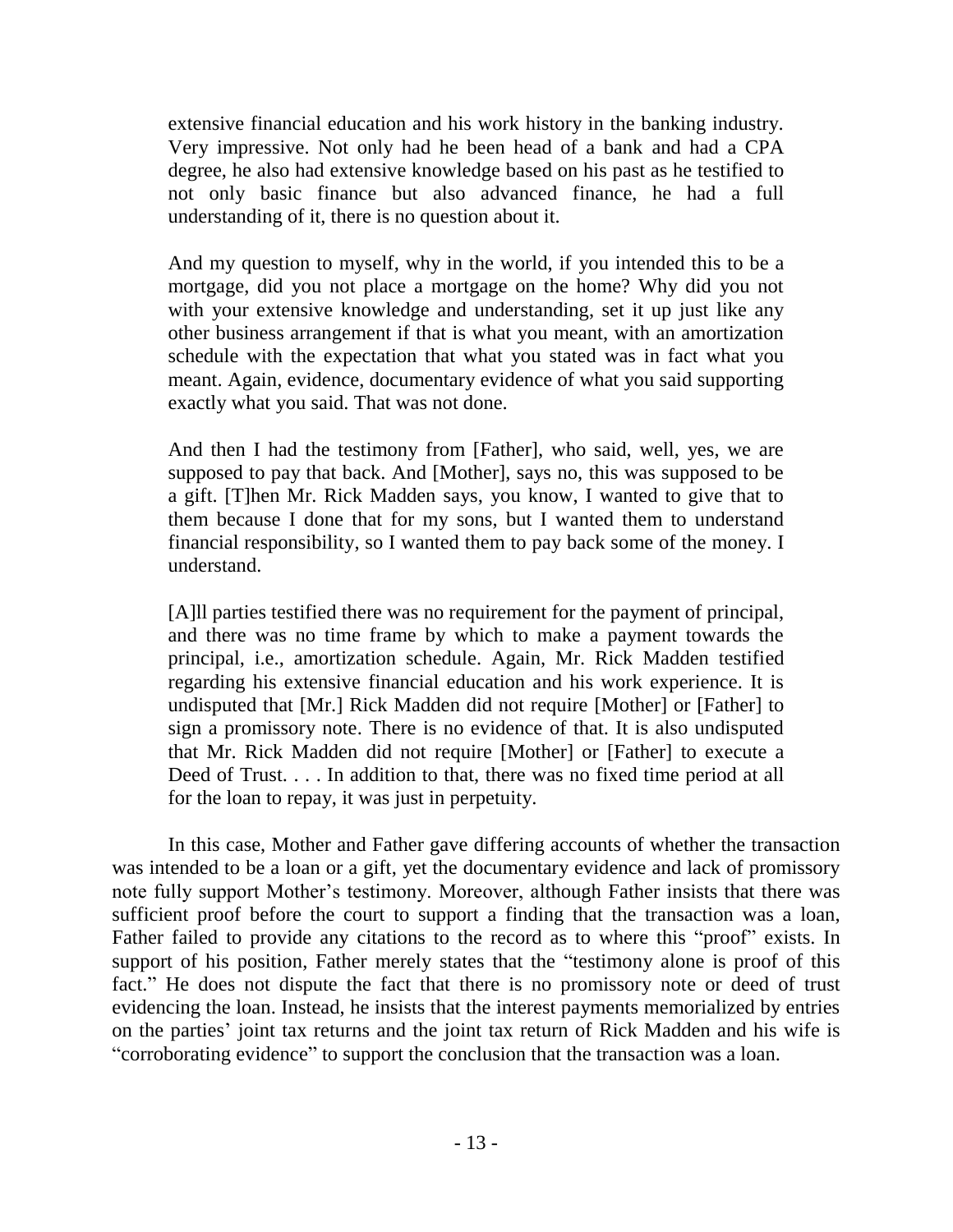Father alternatively contends that "if the transaction [is] a gift, then the gift was made to [Father] only and not to [Mother]," and should be classified as his separate property. This issue is being raised for the first time on appeal. "[I]ssues raised for the first time on appeal are waived." *See Black v. Blount*, 938 S.W.2d 394, 403 (Tenn. 1996). We conclude that Father has waived this issue by failing to properly raise the issue in the trial court.

Because Father has failed to cite to evidence that preponderates against the court's finding that the intra-family transaction is unenforceable as a mortgage or loan and, thus, a gift, we affirm the trial court's determination that the marital residence is unencumbered marital property.

# III. EQUITABLE DIVISION OF MARITAL PROPERTY

Father contends that the trial court erred by awarding Mother half of the interest in the marital home. The entirety of his argument on this issue in his brief reads:

It would be [Father's] submission that the portion provided by [Mr. Rick Madden] (i.e. \$240,000) be awarded to [Father] as being property tendered to [Father] by his father (and/or a debt to his father); and thereafter, any and all proceeds in excess be divided one-half (1/2) to each party. Truly the award of \$120,000.00 to Wife would be an unjust "windfall" not worthy of any contemplation of "equitable" division in nature and clearly an abuse of the Court's discretion in its charge of making an "equitable distribution".

This argument fails to satisfy Tennessee Rules of Appellate 27(a)(7) and Tennessee Court of Appeals Rule 6(a). Additionally, Father failed to comply with Rule 7 of the Tennessee Rules of the Appellate Court requiring that in all cases in which a party takes issue with the classification and division of marital property, the party must include in its brief a chart specifying the property values proposed by both parties, the value assigned by the trial court, and the party to whom the trial court awarded the property. Tenn. Ct. App. R. 7.

"[P]arties cannot expect this court to do its work for them." *Bean v. Bean*, 40 S.W.3d 52, 56 (Tenn. Ct. App. 2000) (citing *England v. Burns Stone Company, Inc.*, 874 S.W.2d 32, 35 (Tenn. Ct. App. 1993)). Moreover, "[t]his Court is under no duty to verify unsupported allegations in a party's brief or for that matter consider issues raised but not argued in the brief." *Id.* (citations omitted). Due to the deficiencies in Father's brief on this issue, we find the issue waived.